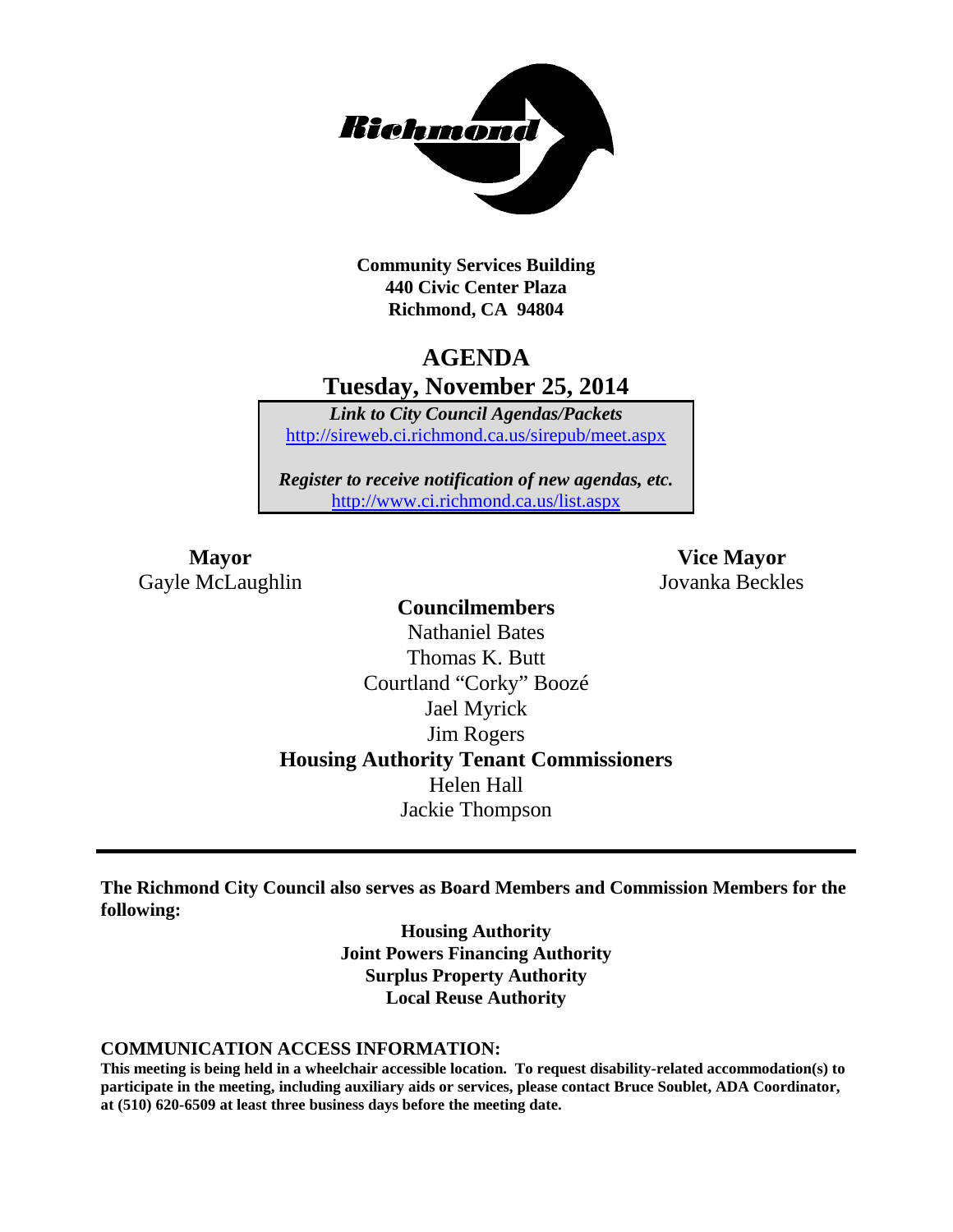# **MEETING PROCEDURES**

The City of Richmond encourages community participation at its City Council meetings and has established procedures that are intended to accommodate public input in a timely and time-sensitive way. As a courtesy to all members of the public who wish to participate in City Council meetings, please observe the following procedures:

**PUBLIC COMMENT ON AGENDA ITEMS:** Anyone who desires to address the City Council on items appearing on the agenda must complete and file a pink speaker's card with the City Clerk **prior** to the City Council's consideration of the item. Once the City Clerk has announced the item and discussion has commenced, no person shall be permitted to speak on the item other than those persons who have submitted their names to the City Clerk. Your name will be called when the item is announced for discussion. **Each speaker will be allowed TWO (2) MINUTES to address the City Council on NON-PUBLIC HEARING items listed on the agenda.**

**OPEN FORUM FOR PUBLIC COMMENT:** Individuals who would like to address the City Council on matters not listed on the agenda or on **Presentations, Proclamations and Commendations, Report from the City Attorney, or Reports of Officers** may do so under Open Forum. All speakers must complete and file a pink speaker's card with the City Clerk **prior** to the commencement of Open Forum. **The amount of time allotted to individual speakers shall be determined based on the number of persons requesting to speak during this item. The time allocation for each speaker will be as follows: 15 or fewer speakers, a maximum of 2 minutes; 16 to 24 speakers, a maximum of 1 and one-half minutes; and 25 or more speakers, a maximum of 1 minute.**

#### **SPEAKERS ARE REQUESTED TO OCCUPY THE RESERVED SEATS IN THE FRONT ROW BEHIND THE SPEAKER'S PODIUM AS THEIR NAME IS ANNOUNCED BY THE CITY CLERK.**

**CONSENT CALENDAR:** Consent Calendar items are considered routine and will be enacted, approved or adopted by one motion unless a request for removal for discussion or explanation is received from the audience or the City Council. A member of the audience requesting to remove an item from the Consent Calendar must first complete a speaker's card and discuss the item with a City staff person who has knowledge of the subject material, prior to filing the card with the City Clerk and **prior to the City Council's consideration of Agenda Review.** An item removed from the Consent Calendar may be placed anywhere on the agenda following the City Council's agenda review.

**CONDUCT AT MEETINGS: Richmond City Council meetings are limited public forums during which the City strives to provide an open, safe atmosphere and promote robust public debate. Members of the public, however, must comply with state law, as well as the City's laws and procedures and may not actually disrupt the orderly conduct of these meetings. The public, for example, may not shout or use amplifying devices, must submit comment cards and speak during their allotted time, may not create a physical disturbance, may not speak on matters unrelated to issues within the jurisdiction of the City Council or the agenda item at hand, and may not cause immediate threats to public safety.**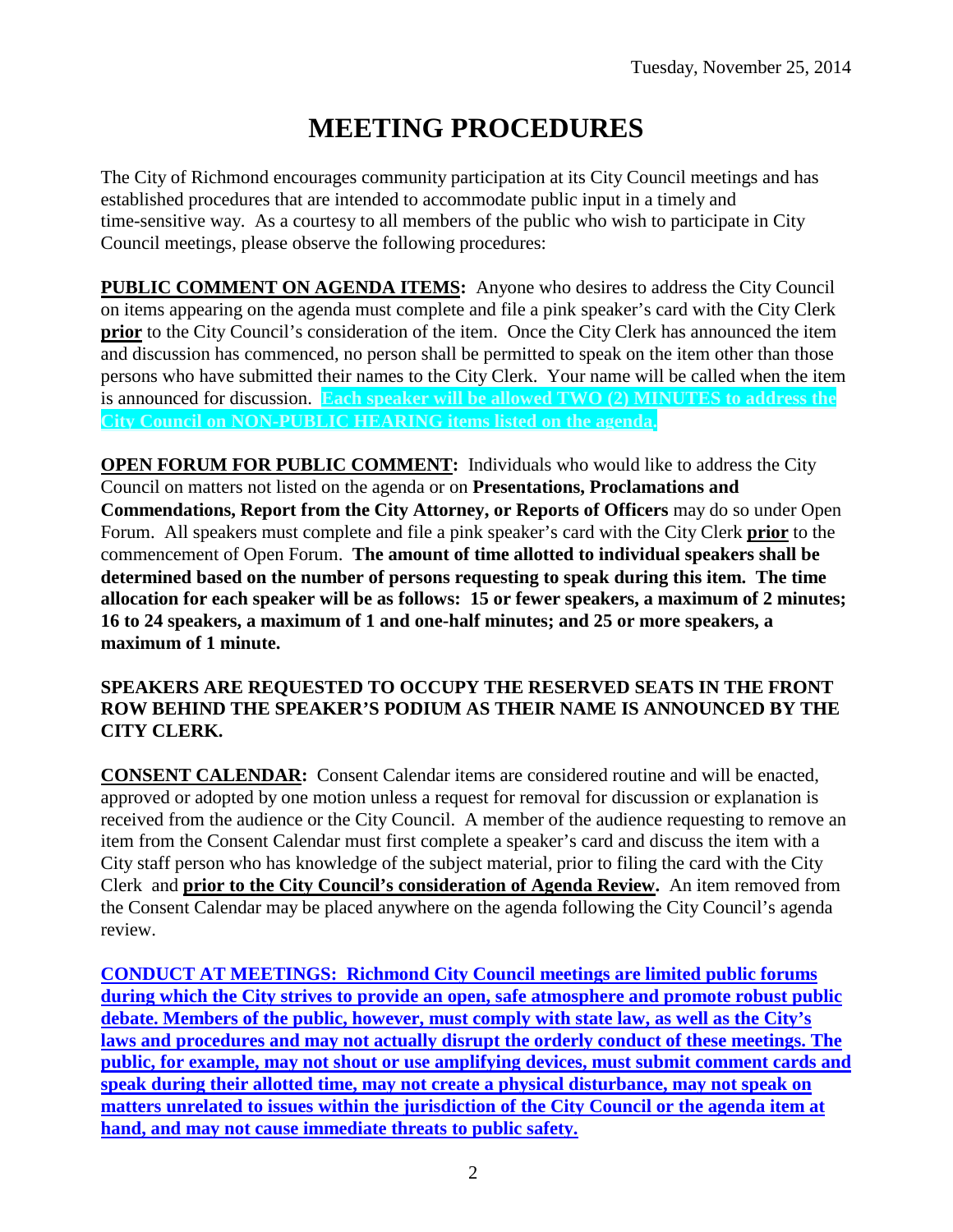**CITY HARASSMENT POLICY: The City invites public comment and critique about its operations, including comment about the performance of its public officials and employees, at the public meetings of the City Council and boards and commissions. However, discriminatory or harassing comments about or in the presence of City employees, even comments by third parties, may create a hostile work environment, if severe or pervasive. The City prohibits harassment against an applicant, employee, or contractor on the basis of race, religious creed, color, national origin, ancestry, physical disability, medical condition, mental disability, marital status, sex (including pregnancy, childbirth, and related medical conditions), sexual orientation, gender identity, age or veteran status, or any other characteristic protected by federal, state or local law. In order to acknowledge the public's right to comment on City operations at public meetings, which could include comments that violate the City's harassment policy if such comments do not cause an actual disruption under the Council Rules and Procedures, while taking reasonable steps to protect City employees from discrimination and harassment, City Boards and Commissions shall adhere to the following procedures. If any person makes a harassing remark at a public meeting that violates the above City policy prohibiting harassment, the presiding officer of the meeting may, at the conclusion of the speaker's remarks and allotted time: (a) remind the public that the City's Policy Regarding Harassment of its Employees is contained in the written posted agenda; and (b) state that comments in violation of City policy are not condoned by the City and will play no role in City decisions. If any person makes a harassing remark at a public meeting that violates the above City policy, any City employee in the room who is offended by remarks violating the City's policy is excused from attendance at the meeting. No City employee is compelled to remain in attendance where it appears likely that speakers will make further harassing comments. If an employee leaves a City meeting for this reason, the presiding officer may send a designee to notify any offended employee who has left the meeting when those comments are likely concluded so that the employee may return to the meeting. The presiding officer may remind an employee or any council or board or commission member that he or she may leave the meeting if a remark violating the City's harassment policy is made. These procedures supplement the Council Rules and Procedures relating to disruption of orderly conduct at Council meetings.**

Any law enforcement officer on duty or whose service is commanded by the presiding officer shall be Sergeant-at-Arms of the Council meetings. He/she, or they, shall carry out all orders and instructions given by the presiding officer for the purpose of maintaining order and decorum at the Council meetings (City Council Rules of Procedure and Order Section III F, RMC Section 2.12.030).

**\*\*\*\*\*\*\*\*\*\*\*\*\*\*\*\*\*\*\*\*\*\*\*\*\*\*\*\*\*\*\*\*\*\*\*\*\*\*\*\*\*\*\*\*\*\*\*\*\*\*\*\*\*\*\*\*\*\***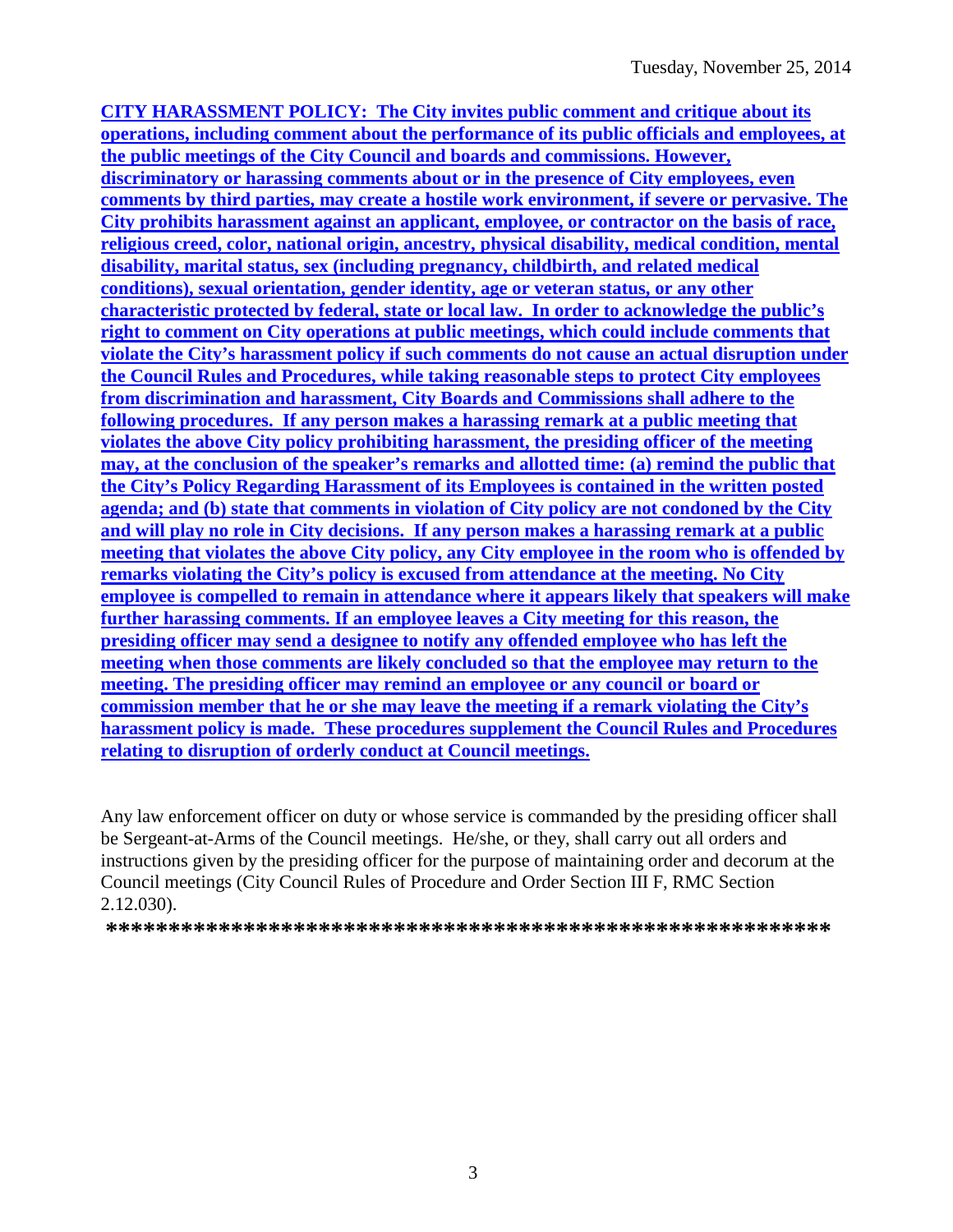## **SPECIAL MEETING OF THE RICHMOND CITY COUNCIL**

6:30 p.m.

#### **A. PLEDGE TO THE FLAG**

- **B. ROLL CALL**
- **C. STATEMENT OF CONFLICT OF INTEREST**

#### **D. AGENDA REVIEW**

#### **E. PRESENTATIONS, PROCLAMATIONS, AND COMMENDATIONS**

- **E-1.** PROCLAMATION to Mrs. Joesphine Alice Lico acknowledging her centennial birthday on November 27, 2014 - Mayor McLaughlin (620-6503) and Councilmember Butt (236-7435).
- **E-2.** PROCLAMATION honoring Fire Chief Michael Banks for his service to and his retirement from the City of Richmond - Mayor McLaughlin (620-6503).
- **E-3.** RECOGNIZE Veolia Water for implementing the Operator in Training Program to provide job preparedness internships for Richmond residents - Councilmember Boozé (620-6593) and Mayor McLaughlin (620-6503).
- **E-4.** PROCLAMATION recognizing Small Business Saturday 2014 Mayor McLaughlin (620-6503).

#### **F. OPEN FORUM FOR PUBLIC COMMENT**

#### **G. STUDY SESSION - NOT EARLIER THAN 7:00 P.M.**

- **G-1.** RECEIVE a presentation from staff providing an overview of the City of Richmond's new mobile phone application - Information Technology Department (Sue Hartman 620-6874).
- **G-2.** RECEIVE a report regarding the City's effort to bring Civic Center Plaza into full compliance with the Americans with Disabilities Act - Councilmember Myrick (620-6636).
- **G-3.** RECEIVE a presentation of the Made In Richmond, California Gift Box containing foods made locally in the City of Richmond - City Manager's Office (Bill Lindsay/Janet Johnson 307-8131).

### **H. ADJOURNMENT**